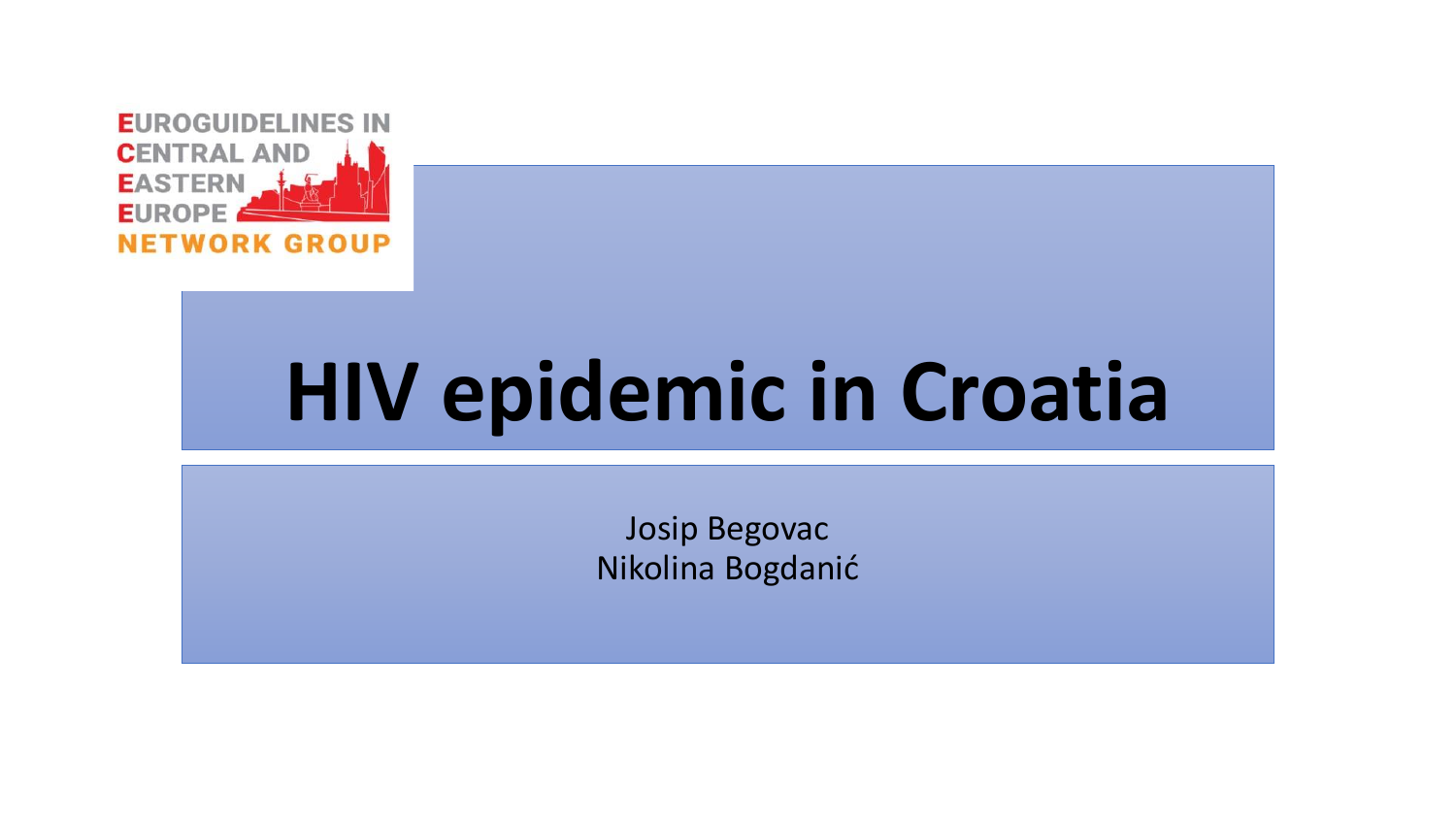### **HIV care**

- Croatia has a centralized system of care, all people living with HIV (PLWH) are treated at the University Hospital for Infectious Diseases in Zagreb
- Patients do not need referral from primary care physicians
- The hospital pharmacy dispenses ART for all PLWH and clinicians verify that the patient has the drugs before he/she leaves the hospital
- Patient information has been kept in an electronic database since 1997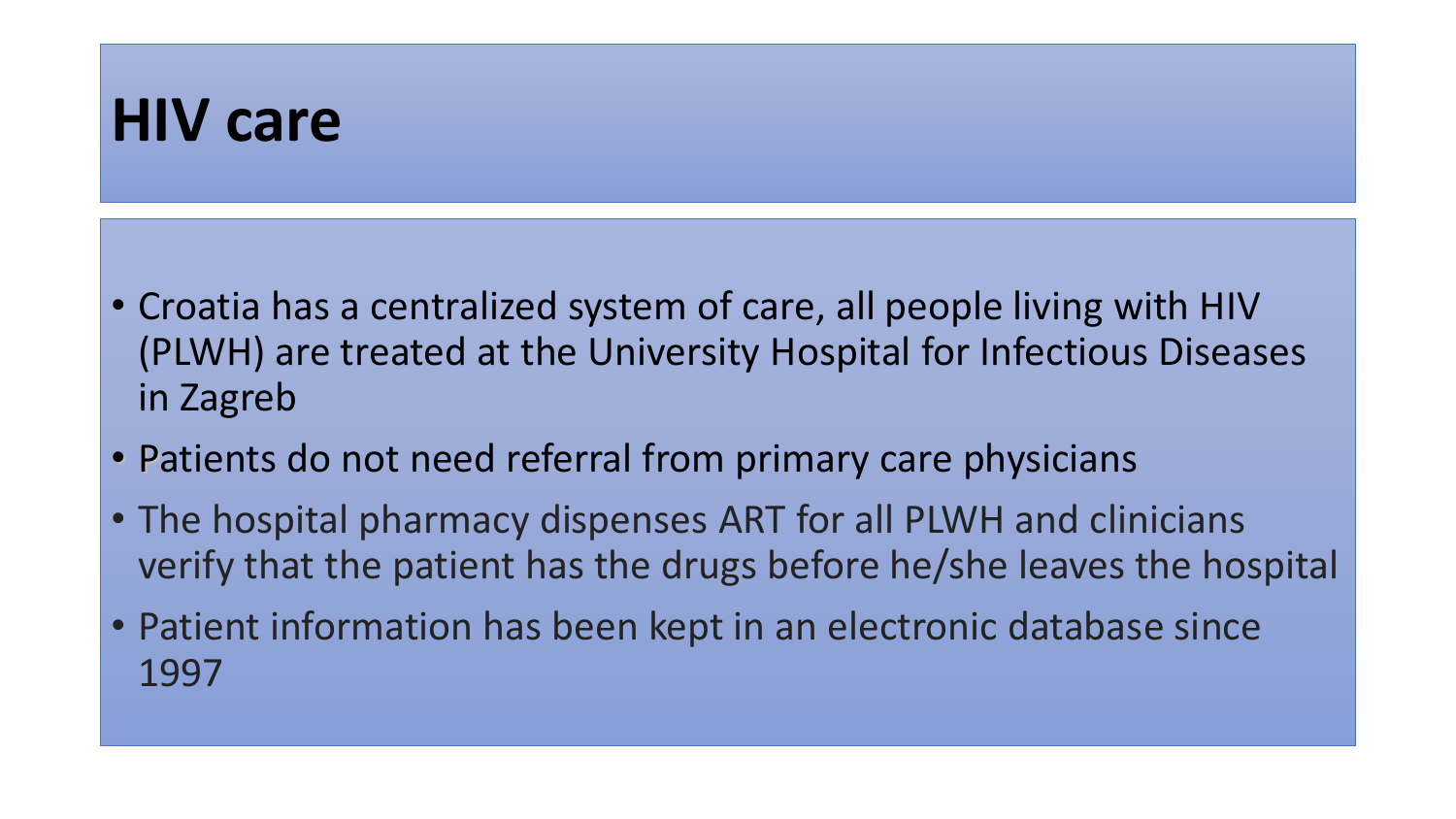## **Croatia 2020 - UNAIDS data**

| <b>Adults and children living with HIV</b>                  | 1700 [1400 - 2000] |
|-------------------------------------------------------------|--------------------|
| People living with HIV who know their status                | 1400               |
| Percent of people living with HIV who know their status     | $83 [69 - 98]$     |
| People living with HIV who are on ART                       | 1300               |
| Percent of people living with HIV who are on ART            | 75 [61 - 89]       |
| People living with HIV who have suppressed viral loads      | 1200               |
| Percent of people living with HIV who have suppressed viral |                    |
| loads                                                       | 73 [60 - 87]       |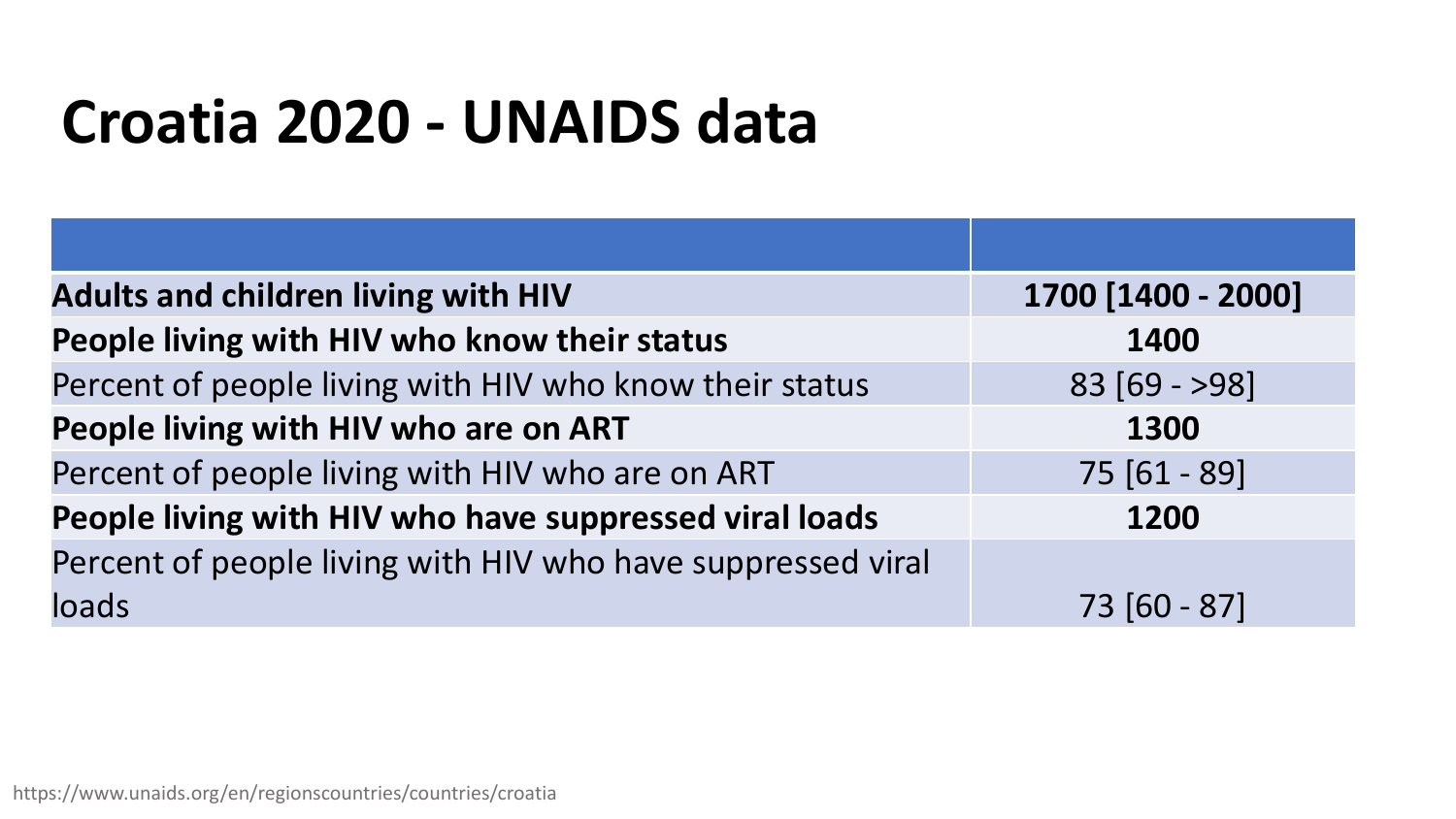### **Croatia 2020- UNAIDS data**

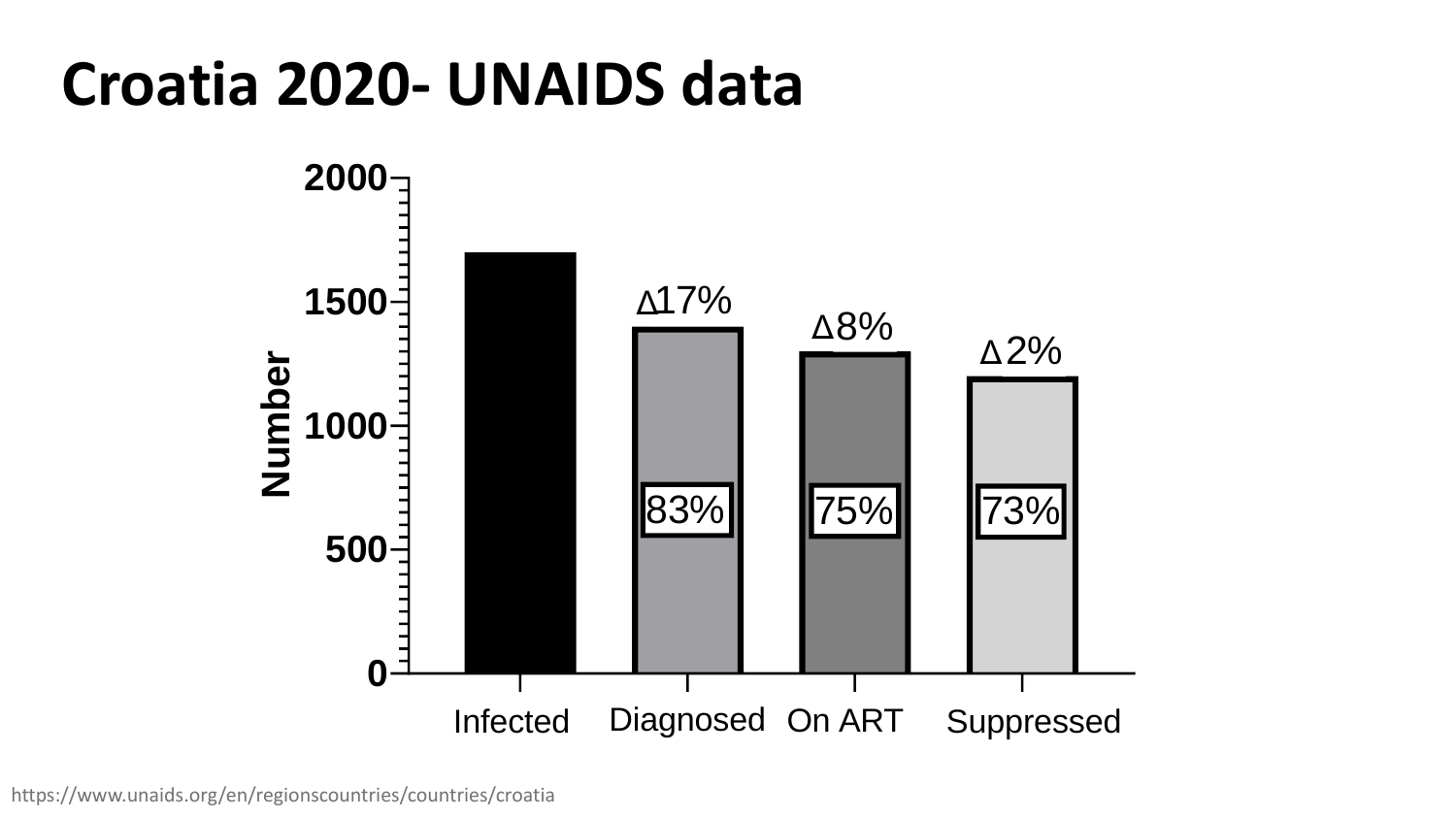#### **New HIV and AIDS diagnoses by year, AIDS-related deaths and gender distribution in Croatia (2011–2020)**



ECDC. HIV/AIDS surveillance in Europe 2021 (2020 data)